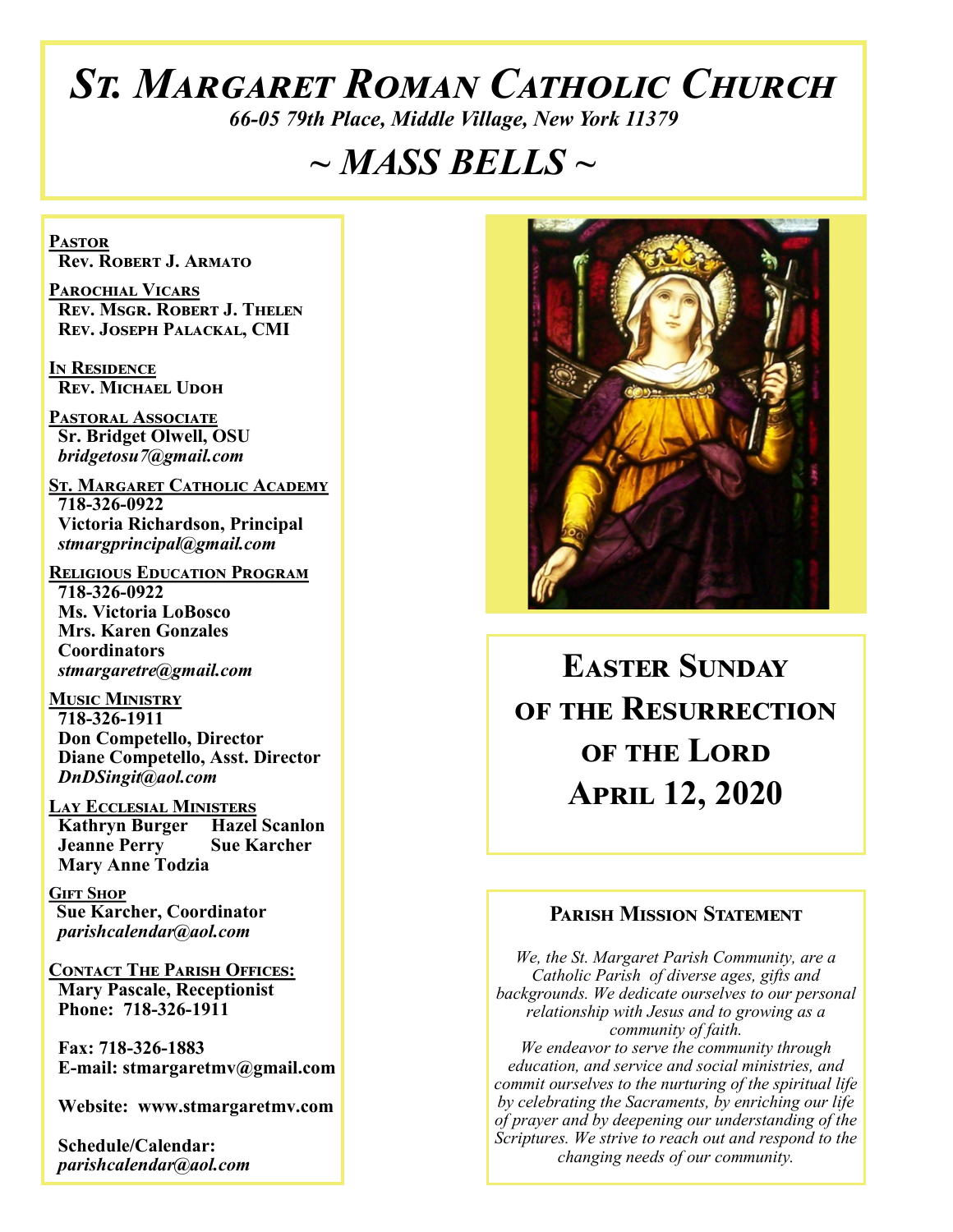## *MASSES FOR THE WEEK*

| SUN.                           | <b>APRIL 12 - EASTER SUNDAY OF THE</b><br><b>RESURRECTION OF THE LORD</b><br><b>ALL PUBLIC CELEBRATIONS</b><br><b>ARE CANCELLED</b>                                                                                             |
|--------------------------------|---------------------------------------------------------------------------------------------------------------------------------------------------------------------------------------------------------------------------------|
| 7:30<br>9:00                   | People of the Parish<br>Philip, Leonardo e Maria Curatolo/Pellegrino e<br>Giuseppa Benfari/Francesco e Maria Virruso/<br>Giuseppe Valenza/Giuseppa, Vito e Rosaria<br>Salamone/Giuseppa e Benedetto Alfa/<br>Geraldine Ciaccio/ |
| 10:30<br><b>NOON</b>           | Raymond J. Maurer, Sr.<br>Patrick & Mary (Kett) Morrissey                                                                                                                                                                       |
| MON.                           | <b>APRIL 13 - MONDAY WITHIN THE</b><br><b>OCTAVE OF EASTER</b>                                                                                                                                                                  |
| 7:00<br>9:00                   | Corona virus victims<br>David McElroy                                                                                                                                                                                           |
| TUE.                           | <b>APRIL 14 - TUESDAY WITHIN THE</b><br><b>OCTAVE OF EASTER</b>                                                                                                                                                                 |
| 7:00<br>9:00                   | Mary Columbia (ANNI)<br>Stanislaw & Tedeusc Brzuzan                                                                                                                                                                             |
| WED.                           | <b>APRIL 15 - WEDNESDAY WITHIN THE</b><br><b>OCTAVE OF EASTER</b>                                                                                                                                                               |
| 7:00<br>9:00                   | Corona virus victims<br>Henry, John & Lillian Rader                                                                                                                                                                             |
| THU.                           | <b>APRIL 16 - THURSDAY WITHIN THE</b><br><b>OCTAVE OF EASTER</b>                                                                                                                                                                |
| 7:00<br>9:00                   | Corona virus victims<br>Romolo Fabiilli                                                                                                                                                                                         |
| FRI.                           | <b>APRIL 17 - FRIDAY WITHIN THE</b><br><b>OCTAVE OF EASTER</b>                                                                                                                                                                  |
| 7:00<br>9:00                   | Catherine Remminger (ANNI)<br><b>Fred Basedow</b>                                                                                                                                                                               |
| SAT.                           | <b>APRIL 18 - SATURDAY WITHIN THE</b><br><b>OCTAVE OF EASTER</b>                                                                                                                                                                |
| 9:00                           | <b>Collective: Catherine &amp; Edward Flynn/</b><br>Dr. Tomas M. Pattugalan, Jr./Peter Edel/                                                                                                                                    |
| 5:00PM                         | William & Bella (Tollis) Kunz                                                                                                                                                                                                   |
| SUN.<br>7:30<br>9:00           | <b>APRIL 19 - DIVINE MERCY SUNDAY</b><br>Rossanna Maurer<br>Il Popolo delle Parrocchia/Mimma<br>Ciaccio/Lina Casasanta                                                                                                          |
| 10:30<br><b>NOON</b><br>5:00PM | Sal Puglese<br>Florence & Daniel O'Connell<br>Patrick & Mary (Kett) Morrissey                                                                                                                                                   |

# 12 Noon in the Parish Center. **SUSPENDED** *ALL SCHEDULED MASS INTENTIONS WILL BE HONORED AND CELEBRATED PRIVATELY, BY THE PRIESTS OF THE PARISH*

# **PARISH INFORMATION**

**The Rectory Office IS CLOSED UNTIL FURTHER NOTI** 

**CONFESSIONS** - Saturday, 4-4:45 pm or by appointment with a priest. **SUSPENDED**

**NOVENA** to Our Lady of the Miraculous Medal Mondays after the 9am Mass. **SUSPENDED**

**THE ROSARY AND DIVINE MERCY** devotion are prayed every morning in the church at 8:30am. **SUSPENDED**

**BAPTISMS** take place on the 1st and 3rd Sundays of the month. Please call the rectory for an appointment and to register your child. **SUSPENDED**

**WEDDINGS MUST** be scheduled at least six months in advance by appointment with a priest or a deacon. Please call the rectory office. For marriage preparation information visit www.pre-cana.org.

**THE ENGLISH CHOIR** rehearses on Tuesday, at 7 pm in the Church. Tenors and baritones needed! **SUSPENDED**

**IL CORO ITALIANO** prattica ogni Domenica prima della Messa Italiana. **SUSPENDED**

**THE YOUTH CHOIR** rehearses on Monday, from 6-7 pm in the Church. For more info, DnDsingit@aol.com **SUSPENDED**

**BOY SCOUT TROOP #119** meets on Tuesdays from 7:15-9 pm in the Parish Hall. New members are welcome, age 10 1/2 & up. Call Mr. Krzewski, 718-894-4099. **SUSPENDED**

**CUB PACK #119** meets on Mondays from 7-8:30 pm in the Parish Hall. New members welcome, age 6 to 10-1/2. Call Mr. Krzewski, 718-894-4099. **SUSPENDED**

**SENIOR CITIZENS** meet every Wednesday at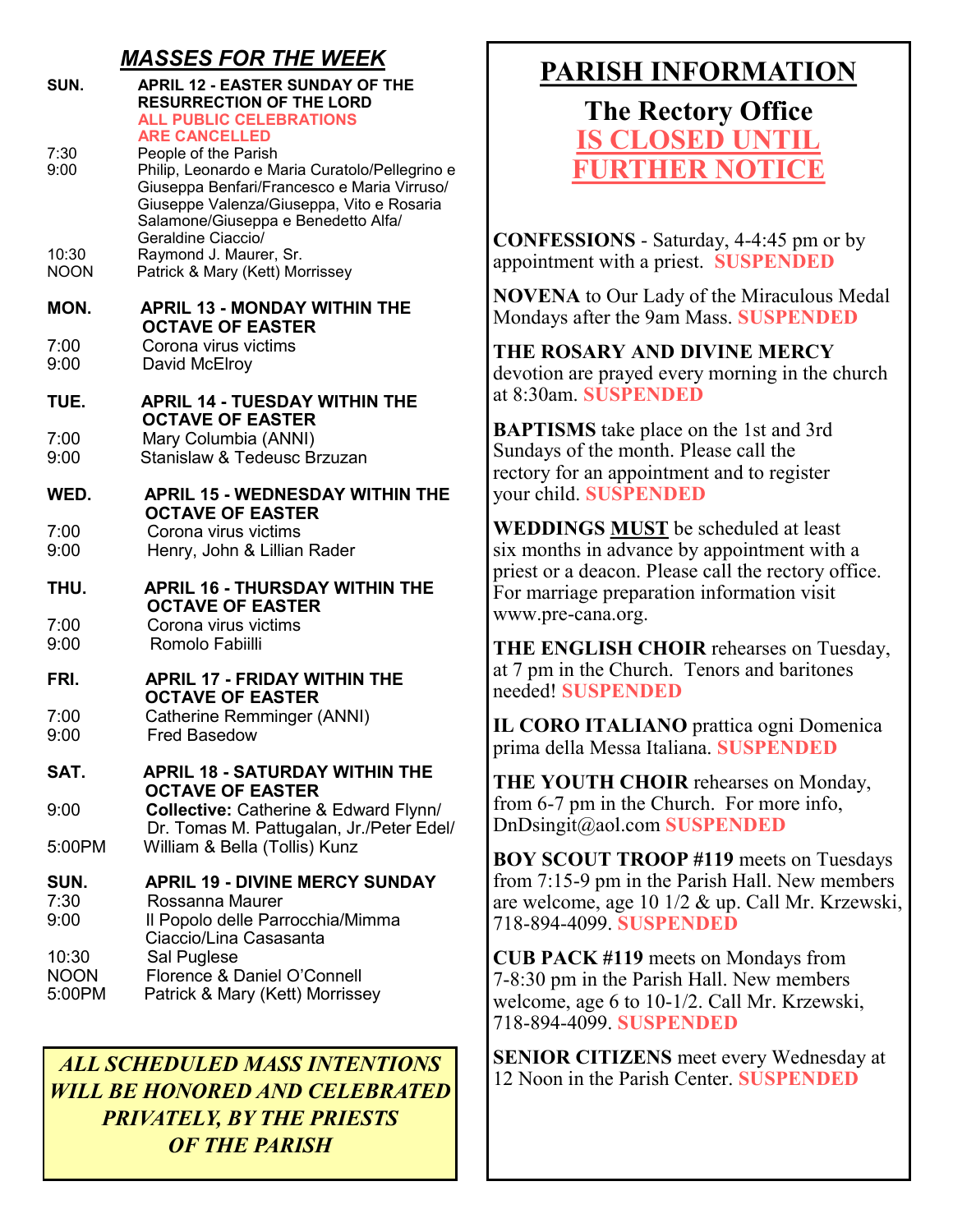# PLEASE PRAY FOR OUR SICK

Karen Guarascio, Connie Faccibene, Linda Frazier, Cari Ann Falk-LoBello, Glen Falk, Ronald Frazier, Robert Sabini, Lee Falk, Scott White, McKinley Kelleher, Sean Harrison, Justin James Quirke, Elizabeth Ott, Mary Harrison, John Murphy, Anne McGinnis, Norma Voyer, Vicky Turato, Julio Pelaez, Maritza Gutierrez, Graciela Mora, Cindy Mulore, Salvatore Tuttolomondo, Gloria Mojica, Gloria Pemaj, Anne Gorian, Allen McConville, Joseph Simon, Jack Marchindiondo, The Scaturro Family, Louis Pitelli, Marion Caracciola, Giovanni Campo, Edward Stoltzenberg, Louis Pittelli, James Graff, Carol Arevalo, Immaculate Marge D'Elia, Jim O'Friscoll, Mary Rigovich, Matteo Sabini, Bob Biolsi, The Mojica Family, Msgr. Leonard Badia, Matthew Zender, Cathie Greulich, Joseph & Mary Augustine, Anthony Pittelli, Josephine Hartnett, Karen Schaefer, Jill Archbold, Fr. Paul Weirichs CP, Hannah Lehman, Daniel Wilson, John Austin Bryzgornia, Dave Kazmier, John Nogiewich, Tim Rooney,

*The names will remain for 3 months, please call 718-326-1911 and ask for continued prayers.*

## **Prayer Requests**

**Pray for vocations to the Priesthood and Religious Life.** 

**Pray for first responders and medical personnel.**

**Please pray for our men and women from our Parish serving in the defense of our country: Lt. Col. Thomas Frohnhoefer Sgt. Robert A. Domenici** 



#### *WE RECALL OUR BELOVED DECEASED*

*Especially: Peter Edel, Dr. Tomas M. Pattugalan, Jr. May they rest in Christ's Peace!*

# **MEMORIALS**

#### *WINE & HOSTS THIS WEEK*

*are offered in memory of Mimma Ciaccio at the request of Ada Bajlo.*

# *ALTAR CANDLES THIS WEEK*

*are offered in memory of Romolo Fabiilli at the request of Louise Fabiilli.*



#### **TODAY'S READINGS**

 *Easter Sunday of the Resurrection of the Lord* 

Acts 10:34a, 37-43 Ps 118:1-2, 16-17, 22-23 Col 3:1-4 or Cor 5:6b-8 Jn 20:1-9

## **READINGS FOR THE WEEK**

 Monday: Acts 2:14, 22-33 Ps 16:1-2a, 5, 7-11 Mt 28:8-15 Tuesday: Acts 2:36-41 Ps 33:4-5, 18-20, 22 Jn 20:11-18 Wednesday: Acts 3:1-10 Ps 105:1-4, 6-9 Lk 24:13-35 Thursday: Acts 3:11-26 Ps 8:2ab, 5-9 Lk 24:35-48 Friday: Acts 4:1-12 Ps 118:1-2,4, 22-25, 27a Jn 21:1-14 Saturday: Act 4:13-21 Ps 118:1, 14-15ab, 16-18, 19-21 Mk 16:9-15 Sunday: Acts 2:42-47 Ps 118:2-4, 13-15, 22-24 1 Pt 1:3-9 Jn 20:19-31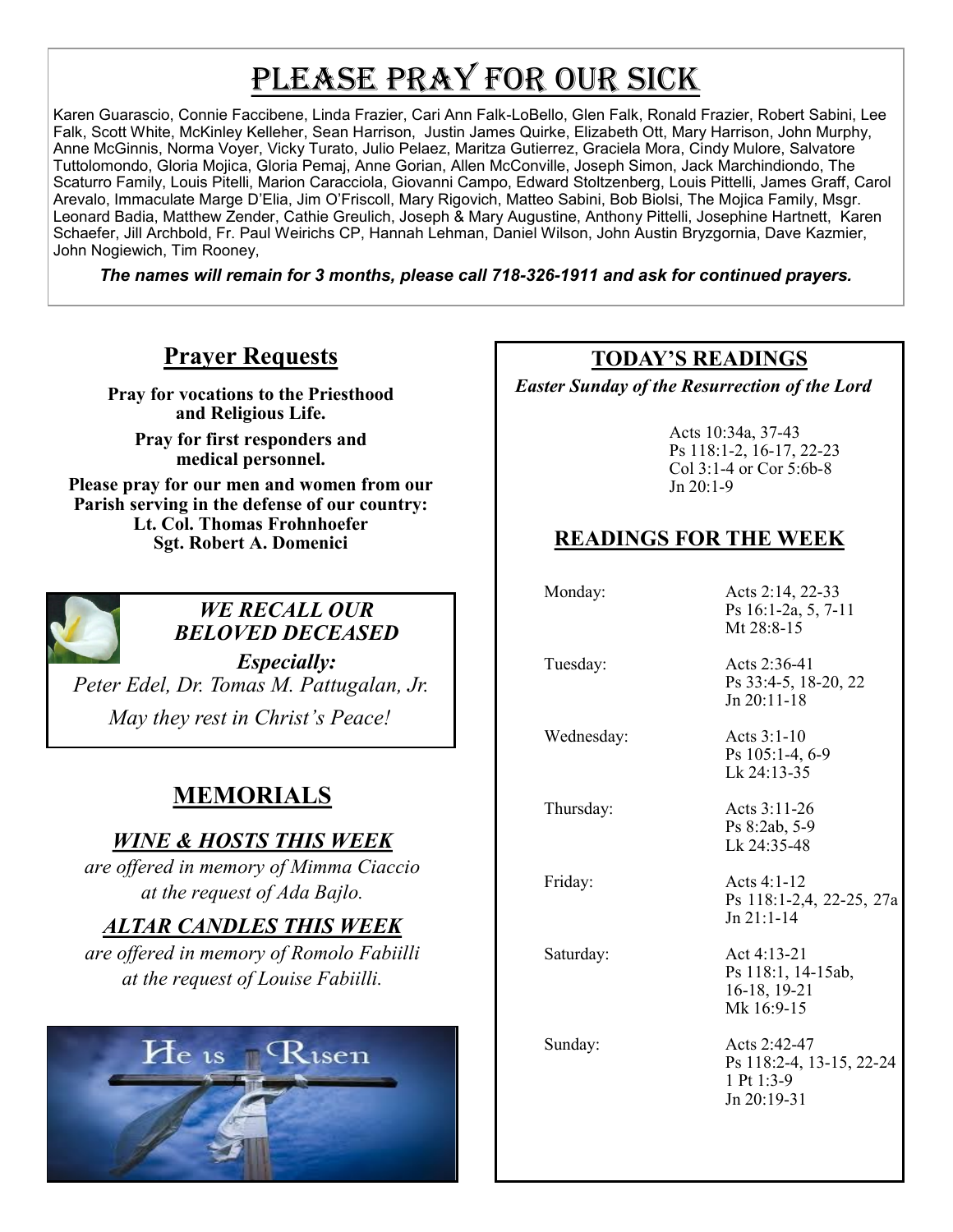#### *From the Pastor's Desk:*

#### **~ Christ is risen! ~**

 It is Holy Thursday morning as I put pen to paper, or fingers to keyboard, as the case may be. Usually the rectory is bustling with final preparations for celebrating the evening liturgies of the Holy Triduum (Holy Thursday, Good Friday, and Holy Saturday, including the Great Vigil of Easter) as well as the morning and daytime prayers of these sacred days. This year, we're down to a moderate hum.

 The priests of the Parish will celebrate all of the liturgies, though without the participation of congregations. Much of the pomp and pageantry will be missing, as the celebrations will be conducted with unusual quiet and austere solemnity. Nevertheless, they will go on, for there is no stopping the advance of the Gospel, the great victory proclamation of God's love for us in Christ Jesus, Who suffered and died and rose from the dead, thereby reconciling all mankind to God the Father and opening for us the gates of Heaven and eternal life.

 Likewise, Easter will be observed in our own homes, albeit more low-key than usual. There won't be any great family gatherings and festive dinners this year, as we continue to heed the civil authorities' cautions. Take the time, however, to participate in prayer by watching Mass on TV or one of the many that are streamed on other parishes' websites and Facebook pages, and pray the Rosary each day.

 "We are an Alleluia (Easter) people!" So said St. Augustine to his congregation in North Africa over 1600 years ago. It also was a time of great social upheaval and more, with an enemy army gradually moving in on his city, slowly cutting it off from the rest of the Empire, and with diseases rampant. Despite our modern means of telecommunication, we can feel like that to a degree, too: closed off from the rest of the world, as we remain in voluntary lock-down, separated from our loved one, our jobs, our schools, our parish church, and our usual activities.

 This closure, however, also offers us some positive opportunities. This can be a time for young families to grow together in sharing the Faith by teaching the little ones their prayers and reading stories from the Bible, and in literally familiarizing the children with members of the extended family as they are shown the pictures from the old photo albums and collections and told how they're related. Share with them the recipes that have been handed down from generation to generation, and even give them a hands-on course in "Home Ec. 101" in the kitchen.

 For us older folks, this can be a time of prayerful recollection and of catching up with separated family members, friends, and neighbors through phone calls and social media, or by renewing the lost art of lettter writing, preferably by hand.

 For all of us, Easter can and should be a time of renewed hope, peace, and joy, even in the midst of sadness, confusion, and difficulty. St. Paul reminded his congregations almost two thousand years ago that they were new creations in Christ, and so are we today. Having died with Him in the waters of Baptism, we have been brought to newness of life, the life that has no end, a participation in His own divine life with the Father in the unity of the Holy Spirit. Like St. Augustine's community, we also are to be an "Alleluia people", being instruments of hope and charity as we live our faith each day, here in our small corner of the Vineyard called Middle Village.

 Indeed, let us raise the ancient, joyful cry of Holy Church: "Chris is risen! Truly is He risen!" Until we see one another again (and may that day be soon!) and are able to celebrate the sacred Pascal Mysteries of the holy Sacrifice of the Mass together in church, be assured of my prayers and those of the other priests of the Parish for you and yours. Let us keep one another in prayer!

*~ Fr. Armato ~*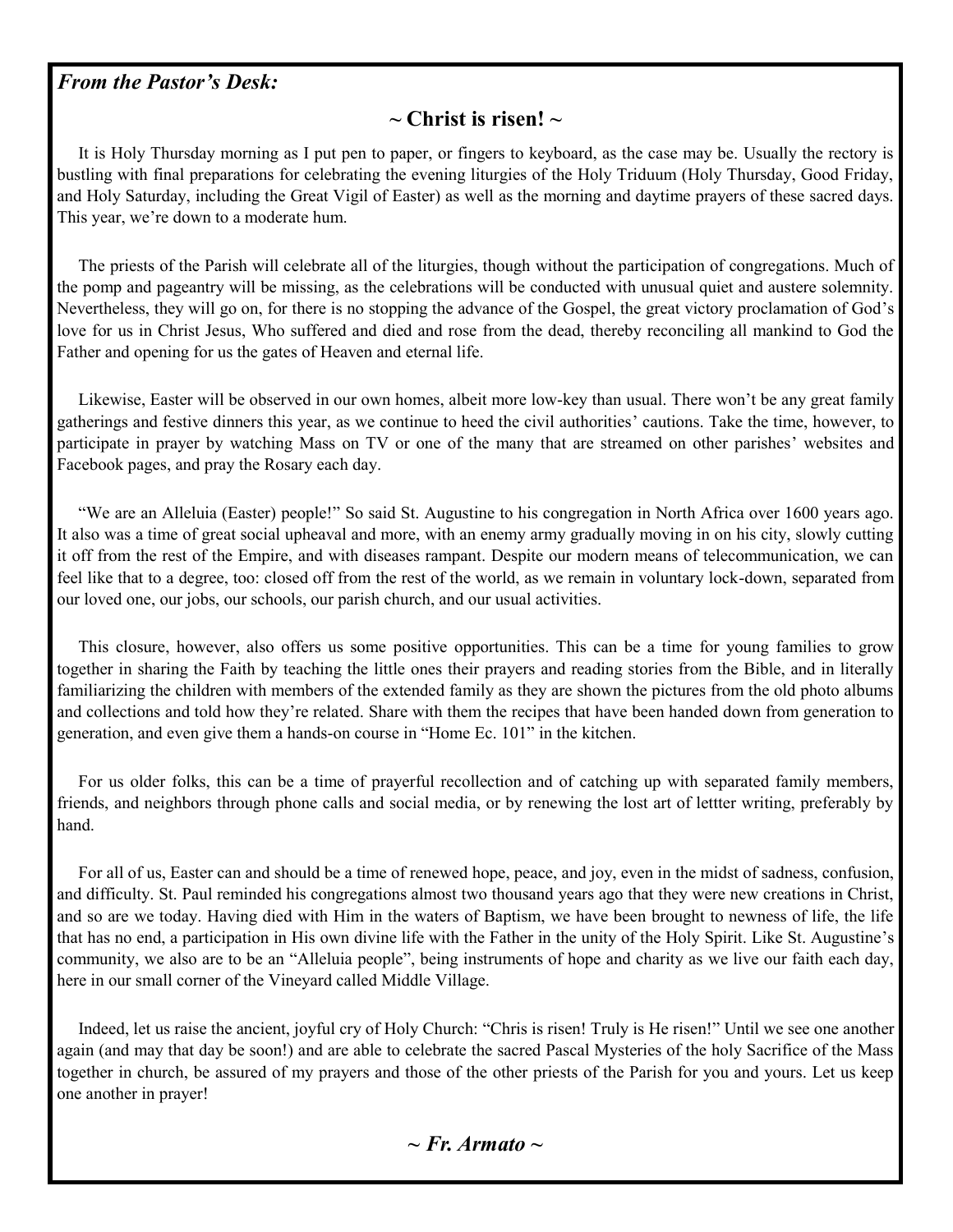# **ANNUAL CATHOLIC APPEAL**

 The **2020** *Annual Catholic Appeal* campaign is underway. Our goal for this year has been set at \$80,015.

 With about 650 families registered in the Parish, it comes to an average donation of \$125 per family. Even in these difficult times, it's certainly not a burden, burden if we ALL pitch in between now and Christmas. **So far, 64 families have pledged \$12,177 toward our goal.**

 Please think and pray about your response this year so that we may continue to serve the needs of our Parish and our Diocese.

#### **160TH ANNIVERSARY**

 Our Parish will be 160 years old this year, the first Mass here having been celebrated on May 20, 1860. We will celebrate with a Mass of thanksgiving **Saturday evening, May 16,**  followed by a **jubilee dinner-dance** to benefit both the parish and the Academy. Save the date and plan on celebrating with your fellow parishioners.

 A committee is working on the dinner-dance. Details will follow shortly.

 As you can imagine, our finances are taking a terrible hit with the suspension of public Masses: no  $Mass = no$  collections = no regular income to the Parish. Neither our bills nor our obligation to pay them, however, have been suspended. We'll stay afloat for now, drawing on our limited reserves. **Please try to keep up with your contributions by either dropping your envelopes in the rectory mail slot or through e-giving like** *Faith Direct.*  (Go to the icon on our website and follow the instructions to sign up; you can change or drop out later on.)

As always, thanks for your generosity!

#### **Monthly Memorial Mass**

**HAS BEEN SUSPENDED UNTIL FURTHER NOTICE**

# **St. Margaret Gift Shop**

**IS CLOSED UNTIL FURTHER NOTICE**

#### **THE ST. VINCENT dePAUL FOOD PANTRY**

**IS CLOSED UNTIL FURTHER NOTICE**

#### **ST. MARGARET'S YONKERS EMPIRE CITY BUS TRIPS**

**HAVE BEEN POSTPONED UNTIL FURTHER NOTICE**

#### **ST. MARGARET SPORTS ASSN. INSTRUCTIONAL VOLLEYBALL**

for girls 3rd, 4th and 5th grade April 18th - 10am to 11:30am To sign up google **St. Margaret Dragons PARISH FINANCES** any questions email stm\_volleyball@aol.com

#### **E-GIVING IS HERE!**

 Have you signed up yet with *Faith Direct* or another e-giving service? It benefits both you and our Parish. Enrollment is friendly, safe, and trouble free, AND *you can change your intended giving anytime that you wish.*

To sign up go to the icon on our website,

**www.stmargaretmv.com**  and follow the instructions.

**WE NEED YOUR HELP, NOW!**